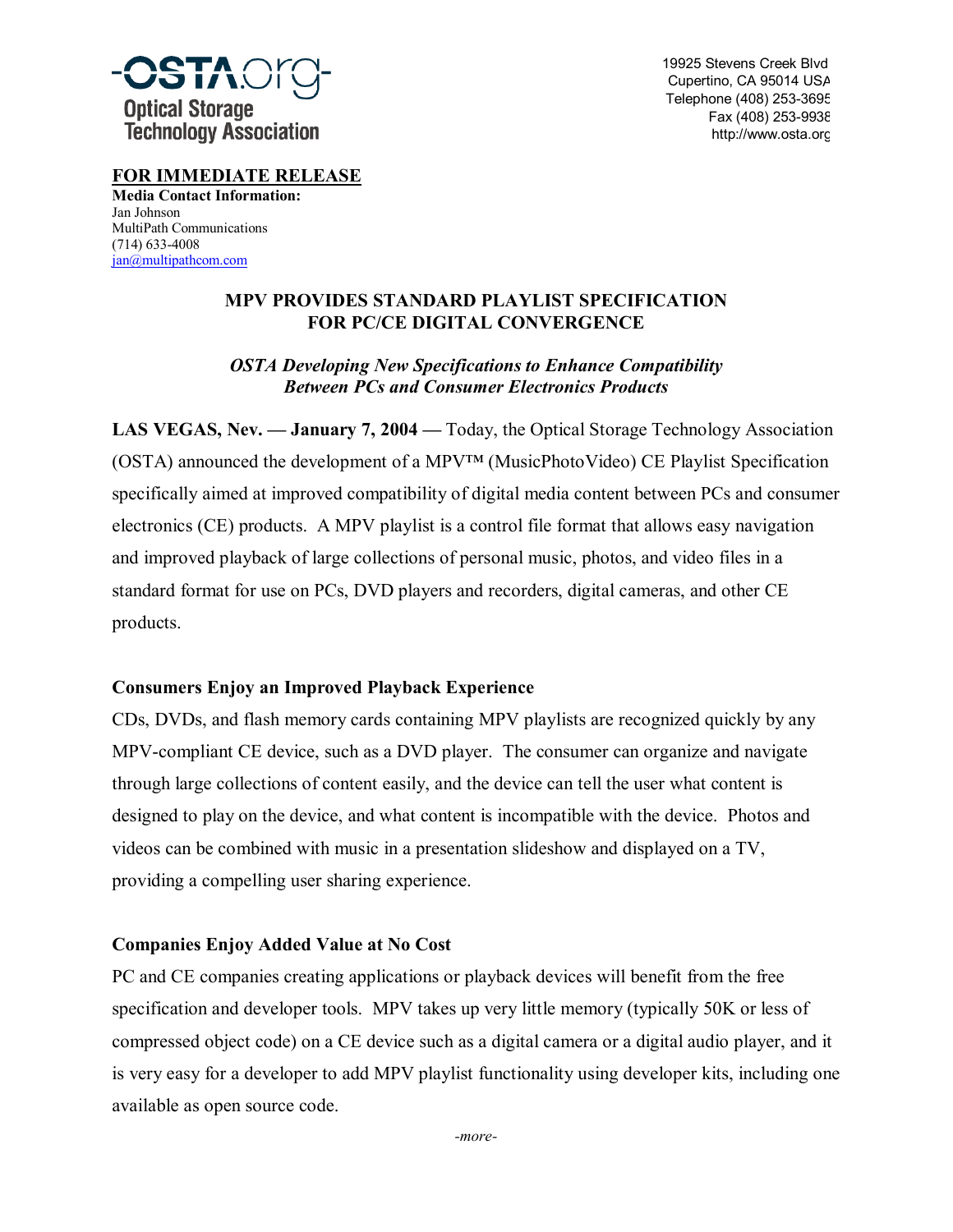#### **MPV CE Playlist Specification, Validation Tools, and Logo License Program**

The MPV CE Playlist specification is being developed by OSTA member companies. Software Architects, Inc., a Seattle-based software development company, is developing validation test tools and software developer kits to make it easy for manufacturers to create compliant products and ensure consistent and reliable playback on MPV-enabled products. Successful implementations that pass the validation tests may complete the Logo License process and have access to the MPV trademarks and logo. It is expected that the MPV CE Playlist Specification, validation test tools, and logo license program will be available later this year.

### **Leading Companies Announce MPV-enabled Products**

HP, Samsung Electronics LTD, and Olympus Corporation have announced MPV-enabled products. Nikon Corporation has endorsed the adoption of MPV in future digital camera products to be released this year. HP ImageZone imaging and printing software –which is included in many HP Pavilion PCs and HP Photosmart imaging and printing devices – supports MPV and provides seamless integration for taking, viewing, editing, printing, and storing digital photos. Samsung recently announced their commitment to use MPV technology to improve the interoperability of many of their digital imaging and consumer electronics products. Samsung will demonstrate a prototype MPV-enabled DVD player in their booth at CES 2004. Also in the Samsung booth, Olympus will provide a prototype MPV-enabled digital camera to demonstrate MPV-based interoperability. Along with these companies, many other companies are in active development using the MPV specifications for a variety of multimedia applications.

#### **MPV Adds Value to Digital Music Collections**

At the December 2003 OSTA meetings, the board ratified adoption of the MPV Music Profile. MPV provides a standard playlist format for recognition and navigation through large collections of digital music content. MPV provides playlist functionality independent from music file formats, meaning MPV can be used by developers to support any music file format. The MPV Music Profile specification and press release can be found at http://www.osta.org/mpv.

*-more-*